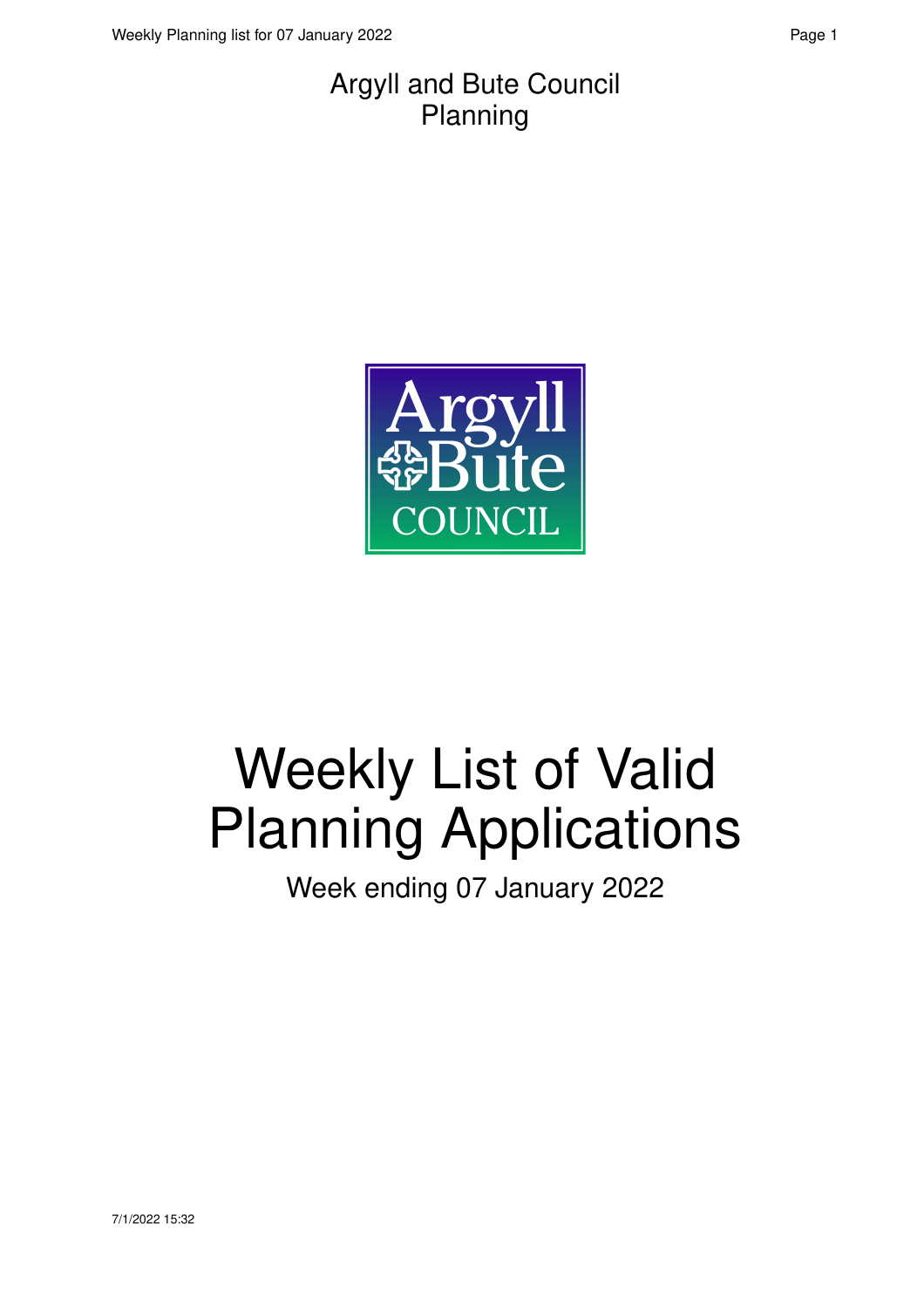### **Bute and Cowal**

| Reference:                                   | 21/02023/PP                                       | Officer:<br>Telephone: | Steven Gove<br>01546 605518                                     |
|----------------------------------------------|---------------------------------------------------|------------------------|-----------------------------------------------------------------|
| <b>Ward Details:</b>                         | 08 - Isle Of Bute                                 |                        |                                                                 |
| <b>Community Council:</b>                    | <b>Bute Community Council</b>                     |                        |                                                                 |
| Proposal:                                    |                                                   |                        | Erection of replacement fence and decking, erection of 2 wood   |
|                                              | stores and siting of storage box (retrospective)  |                        |                                                                 |
| Location:                                    |                                                   |                        | 5 Ardencraig Chalet, Ardencraig Road, Rothesay, Isle Of Bute,   |
|                                              | Argyll And Bute, PA20 9EP                         |                        |                                                                 |
| <b>Applicant:</b>                            | Mr Russell Chopping & Mrs Susan Kerr              |                        |                                                                 |
|                                              |                                                   |                        | 5 Ardencraig Chalet, High Craigmore, Rothesay, Isle of Bute,    |
|                                              | <b>PA20 9EP</b>                                   |                        |                                                                 |
| Agent:                                       | <b>Graham Harper</b>                              |                        |                                                                 |
|                                              | 23 Woodlands Drive, Coatbridge, Scotland, ML5 1LB |                        |                                                                 |
|                                              |                                                   |                        |                                                                 |
| <b>Development Type:</b><br><b>Grid Ref:</b> | N01 - Householder developments<br>210529 - 664555 |                        |                                                                 |
|                                              |                                                   |                        |                                                                 |
| Reference:                                   | 21/02127/PP                                       | Officer:<br>Telephone: | <b>Steven Gove</b><br>01546 605518                              |
| <b>Ward Details:</b>                         | 08 - Isle Of Bute                                 |                        |                                                                 |
| <b>Community Council:</b>                    | <b>Bute Community Council</b>                     |                        |                                                                 |
| Proposal:                                    |                                                   |                        | Refurbishment of existing farmhouse, alterations and change of  |
|                                              |                                                   |                        | use of the agricultural buildings into separate new dwelling-   |
|                                              |                                                   |                        | house, installation of bio disc sewage treatment plant and for- |
|                                              | mation of vehicular access                        |                        |                                                                 |
| Location:                                    |                                                   |                        | Quochag Farm, Kingarth, Isle Of Bute, Argyll And Bute, PA20     |
|                                              | 9PF                                               |                        |                                                                 |
| <b>Applicant:</b>                            | Ms Sophia Crichton-Stuart                         |                        |                                                                 |
|                                              |                                                   |                        | Regent Studios, 8 Unit 15 Regent Studios, 8 Andrews Road,       |
|                                              | London, United Kingdom, E8 4QN                    |                        |                                                                 |
| Agent:                                       | <b>Studio Abroad Limited</b>                      |                        |                                                                 |
|                                              |                                                   |                        | Regent Studios, 8 Unit 15 Regent Studios, 8 Andrews Road,       |
|                                              | London, United Kingdom, E8 4QN                    |                        |                                                                 |
|                                              | N10B - Other developments - Local                 |                        |                                                                 |
| <b>Development Type:</b>                     |                                                   |                        |                                                                 |
| <b>Grid Ref:</b>                             | 208428 - 656521                                   |                        |                                                                 |
| Reference:                                   | 21/02140/PP                                       | Officer:<br>Telephone: | <b>Brian Close</b><br>01546 605518                              |
|                                              |                                                   |                        |                                                                 |
| <b>Ward Details:</b>                         | 07 - Dunoon                                       |                        |                                                                 |
| <b>Community Council:</b>                    | South Cowal Community Council                     |                        |                                                                 |
| Proposal:                                    | Alterations and extension                         |                        |                                                                 |
| Location:                                    |                                                   |                        | 3 Ardhallow Park, 90 Bullwood Road, Dunoon, Argyll And Bute,    |
|                                              | <b>PA23 7QL</b>                                   |                        |                                                                 |
| <b>Applicant:</b>                            | Mr Tom Brannan                                    |                        |                                                                 |
|                                              |                                                   |                        | 3 Ardhallow Park, 90 Bullwood Road, Dunoon, UK, PA23 7QL        |
| Agent:                                       | <b>Richard Robb Architects</b>                    |                        |                                                                 |
|                                              | 75-77 Albert Road, Gourock, UK, PA19 1NJ          |                        |                                                                 |
| <b>Development Type:</b><br><b>Grid Ref:</b> | N01 - Householder developments<br>216402 - 674215 |                        |                                                                 |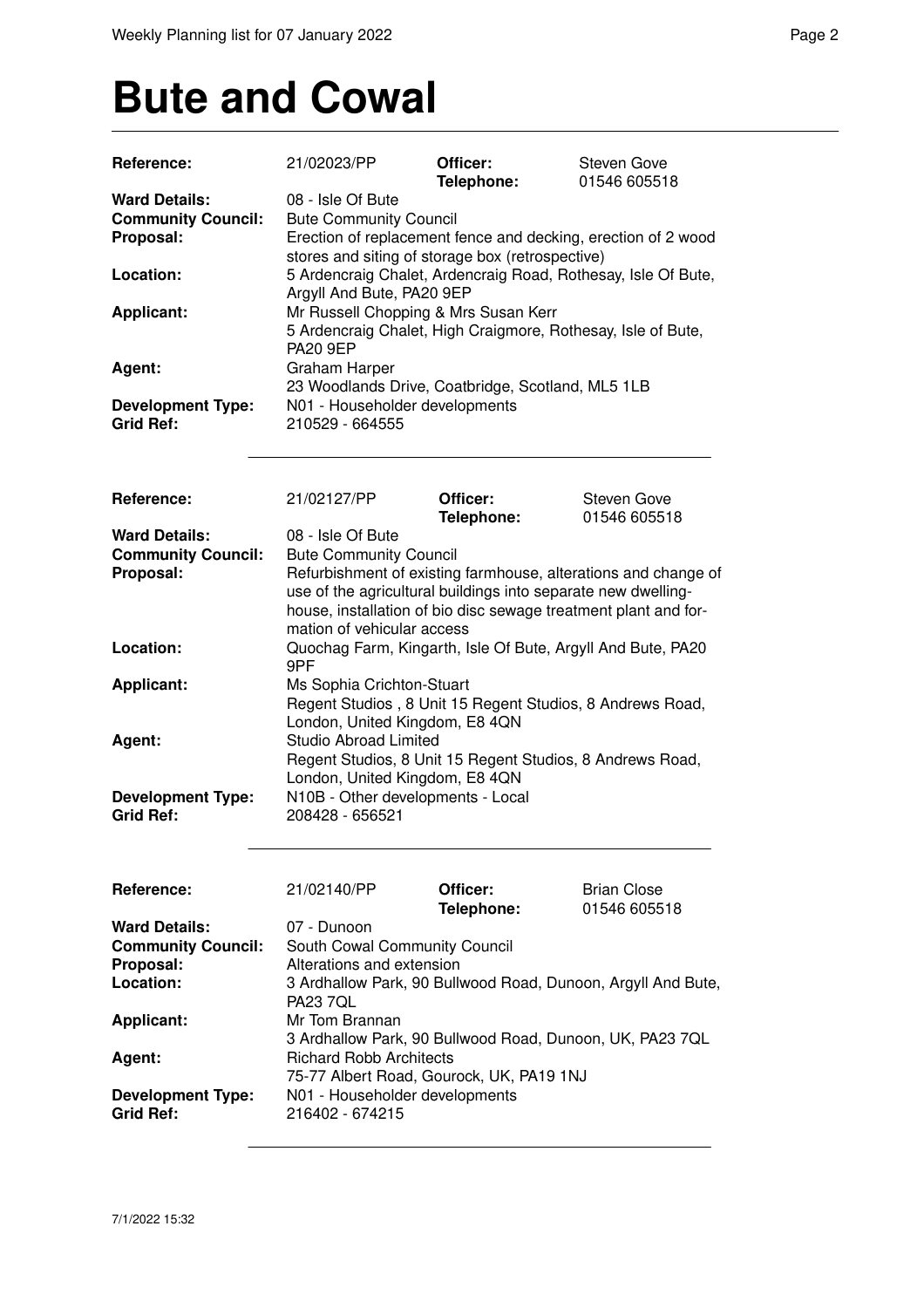Weekly Planning list for 07 January 2022 **Page 3** Page 3

| Reference:                                   | 21/02314/PP                                                                                           | Officer:<br>Telephone: | Steven Gove<br>01546 605518 |
|----------------------------------------------|-------------------------------------------------------------------------------------------------------|------------------------|-----------------------------|
| <b>Ward Details:</b>                         | 08 - Isle Of Bute                                                                                     |                        |                             |
| <b>Community Council:</b>                    | <b>Bute Community Council</b>                                                                         |                        |                             |
| Proposal:                                    | Demolition of existing storage building to provide additional<br>parking spaces for the adjacent site |                        |                             |
| Location:                                    | 71 Broadcroft Lane, Rothesay, Isle Of Bute, Argyll And Bute                                           |                        |                             |
| <b>Applicant:</b>                            | <b>Bute Land</b>                                                                                      |                        |                             |
|                                              | 56-58 Southwark Street, 5th Floor, London, United Kingdom,<br>SE <sub>1</sub> 1UN                     |                        |                             |
| Agent:                                       | <b>Thomas Robinson Architects</b>                                                                     |                        |                             |
|                                              | The Red House, Croftamie, Glasgow, Scotland, G63 0EU                                                  |                        |                             |
| <b>Development Type:</b><br><b>Grid Ref:</b> | N10B - Other developments - Local<br>208884 - 664463                                                  |                        |                             |

| <b>Reference:</b>                            | 21/02538/PP                                                                                                             | Officer:<br>Telephone: | <b>Brian Close</b><br>01546 605518 |
|----------------------------------------------|-------------------------------------------------------------------------------------------------------------------------|------------------------|------------------------------------|
| <b>Ward Details:</b>                         | 07 - Dunoon                                                                                                             |                        |                                    |
| <b>Community Council:</b>                    | <b>Dunoon Community Council</b>                                                                                         |                        |                                    |
| Proposal:                                    | Demolition of existing dwellinghouse and erection of replace-<br>ment dwellinghouse and garage                          |                        |                                    |
| Location:                                    | Gowanbank, 42 Victoria Parade, Dunoon, Argyll And Bute,<br><b>PA23 7HU</b>                                              |                        |                                    |
| <b>Applicant:</b>                            | Mr Neil McFarlane And Ms Emanuela Munteanu<br>Gowanbank, 42 Victoria Parade, Dunoon, United Kingdom,<br><b>PA23 7HT</b> |                        |                                    |
| <b>Agent:</b>                                | Architeco Ltd<br>43 Argyll Street, Dunoon, Argyll, PA23 7HG                                                             |                        |                                    |
| <b>Development Type:</b><br><b>Grid Ref:</b> | N03B - Housing - Local<br>217156 - 676361                                                                               |                        |                                    |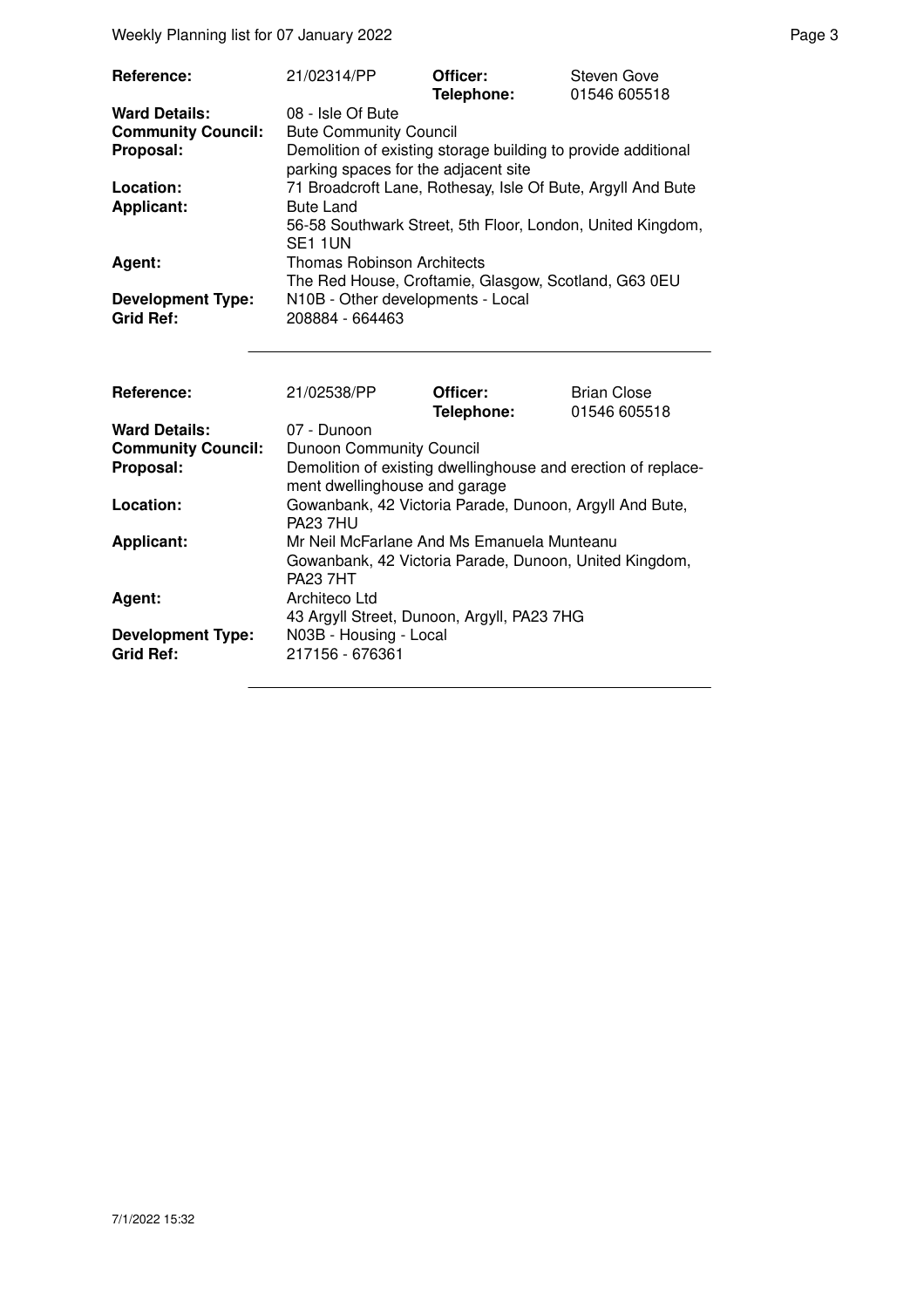#### **Helensburgh and Lomond**

| Reference:                                                     | 22/00004/NMA                                                                                                                                                                                                                                                                                                                                                                                                                                                                                                                                                                                                                                                                                                       | Officer:<br>Telephone: | Allocated To Area Office<br>01546 605518 |  |  |
|----------------------------------------------------------------|--------------------------------------------------------------------------------------------------------------------------------------------------------------------------------------------------------------------------------------------------------------------------------------------------------------------------------------------------------------------------------------------------------------------------------------------------------------------------------------------------------------------------------------------------------------------------------------------------------------------------------------------------------------------------------------------------------------------|------------------------|------------------------------------------|--|--|
| <b>Ward Details:</b><br><b>Community Council:</b><br>Proposal: | 09 - Lomond North<br><b>Garelochhead Community Council</b><br>Non Material Amendment to Planning Permission<br>06/00576/DET - (Demolition of existing outbuildings and erec-<br>tion of 2 dwellinghouses, 5 mews cottages and 12 flats) -<br>House Type A: Delete integral garage and replace with acces-<br>sible bedroom on the ground floor, provision of a detached 2<br>car garage, provision of balcony on east elevation, provision of<br>recessed balcony on south elevation, replace north facing<br>dormer with apex gable, delete west facing dormer, increase<br>size of east facing dormer, changes to fenestration, provision of<br>air source heat pump heating system, alterations to floor plans. |                        |                                          |  |  |
| Location:                                                      | Dalandhui House, Dalandhui Lane, Garelochhead, Argyll And<br><b>Bute</b><br><b>Michael Pater</b><br>Caranthon, Shore Road, Ardpeaton, Helensburgh, Argyll And<br>Bute, G84 0NY                                                                                                                                                                                                                                                                                                                                                                                                                                                                                                                                     |                        |                                          |  |  |
| <b>Applicant:</b>                                              |                                                                                                                                                                                                                                                                                                                                                                                                                                                                                                                                                                                                                                                                                                                    |                        |                                          |  |  |
| Agent:                                                         | N/A                                                                                                                                                                                                                                                                                                                                                                                                                                                                                                                                                                                                                                                                                                                |                        |                                          |  |  |
| <b>Development Type:</b><br><b>Grid Ref:</b>                   | NMA 6W - NMA - Non-Householder (6 wk target)<br>223428 - 690295                                                                                                                                                                                                                                                                                                                                                                                                                                                                                                                                                                                                                                                    |                        |                                          |  |  |
| Reference:                                                     | 22/00014/TELNOT                                                                                                                                                                                                                                                                                                                                                                                                                                                                                                                                                                                                                                                                                                    | Officer:<br>Telephone: | Allocated To Area Office<br>01546 605518 |  |  |
| <b>Ward Details:</b><br><b>Community Council:</b><br>Proposal: | 09 - Lomond North<br>Rosneath And Clynder Community Council<br>Installation of fixed line broadband electronic communications<br>apparatus                                                                                                                                                                                                                                                                                                                                                                                                                                                                                                                                                                         |                        |                                          |  |  |
| Location:<br><b>Applicant:</b><br>Agent:                       | Land South Of Millbrae, Rosneath, Argyll And Bute<br>Openreach<br>81 Newgate Street, London, EC1A 7AJ<br>N/A                                                                                                                                                                                                                                                                                                                                                                                                                                                                                                                                                                                                       |                        |                                          |  |  |
| <b>Development Type:</b><br><b>Grid Ref:</b>                   | N0 - not required for statutory returns<br>225472 - 681750                                                                                                                                                                                                                                                                                                                                                                                                                                                                                                                                                                                                                                                         |                        |                                          |  |  |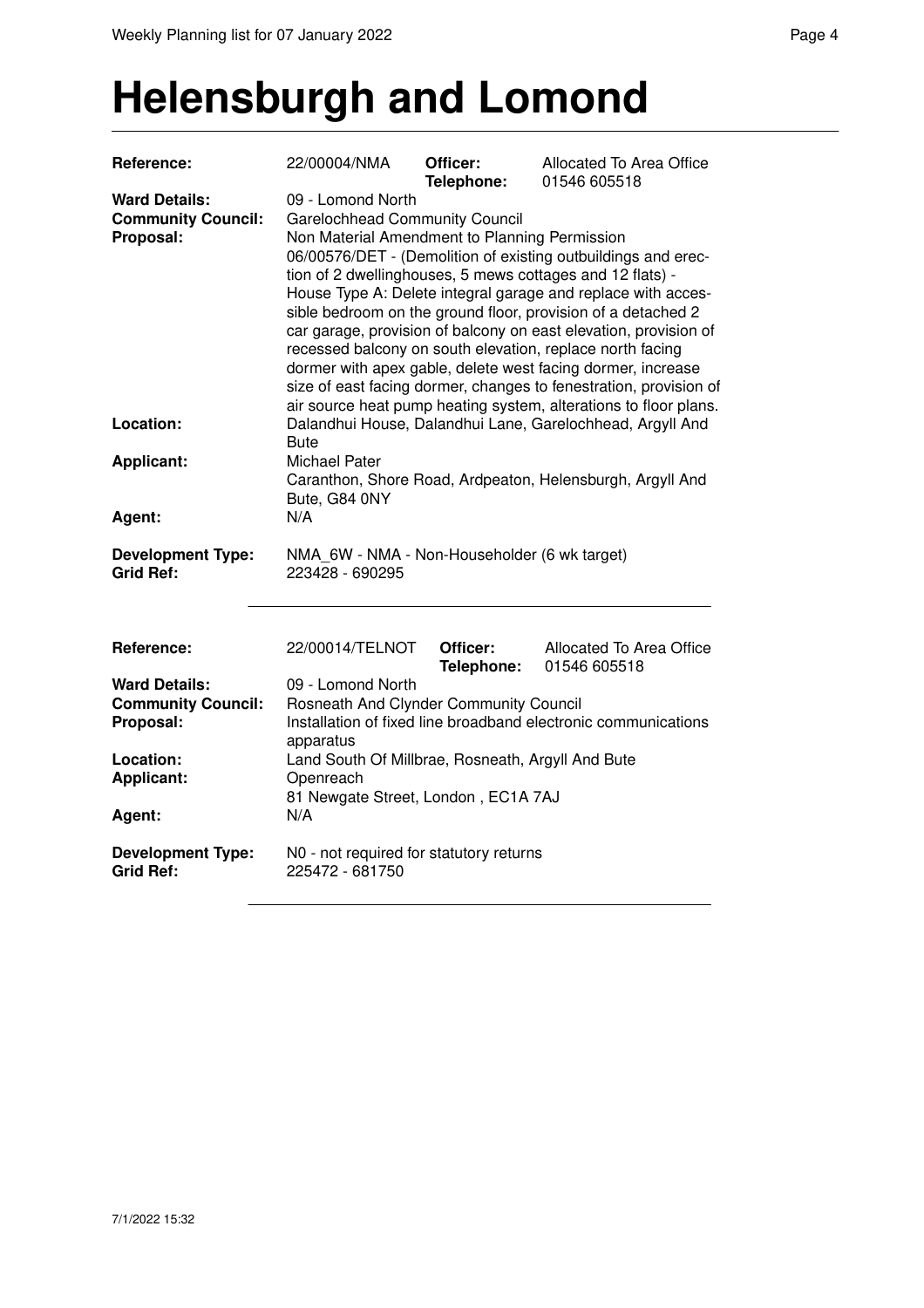#### **Oban, Lorn and the Isles**

| Reference:                                                     | 21/01990/LIB                                                                                                                                                                                                                                                                                                                   | Officer:<br>Telephone: | <b>Fiona Scott</b><br>01546 605518                            |  |  |
|----------------------------------------------------------------|--------------------------------------------------------------------------------------------------------------------------------------------------------------------------------------------------------------------------------------------------------------------------------------------------------------------------------|------------------------|---------------------------------------------------------------|--|--|
| <b>Ward Details:</b><br><b>Community Council:</b><br>Proposal: | 04 - Oban South And The Isles<br><b>Coll Community Council</b><br>Erection of two-storey extension to residential property within<br>the existing courtyard space<br>The White House, Isle Of Coll, Argyll And Bute, PA78 6TE<br>Mr Alex & Seonaid Maclean-Bristol<br>The White House, Isle Of Coll, Argyll And Bute, PA78 6TE |                        |                                                               |  |  |
| Location:<br><b>Applicant:</b>                                 |                                                                                                                                                                                                                                                                                                                                |                        |                                                               |  |  |
| Agent:                                                         | <b>WT Architecture</b>                                                                                                                                                                                                                                                                                                         |                        |                                                               |  |  |
| <b>Development Type:</b><br><b>Grid Ref:</b>                   | 4-6 Gote Lane, South Queensferry, Scotland, EH30 9PS<br>N14 - Listed bldg + con area consents<br>119033 - 759737                                                                                                                                                                                                               |                        |                                                               |  |  |
| Reference:                                                     | 21/02381/PP                                                                                                                                                                                                                                                                                                                    | Officer:<br>Telephone: | Lesley Cuthbertson<br>01546 605518                            |  |  |
| <b>Ward Details:</b>                                           | 04 - Oban South And The Isles                                                                                                                                                                                                                                                                                                  |                        |                                                               |  |  |
| <b>Community Council:</b>                                      | <b>Mull Community Council</b>                                                                                                                                                                                                                                                                                                  |                        |                                                               |  |  |
| Proposal:                                                      | Demolition of existing storage shed and erection of mixed use<br>building, with commercial business units within the ground floor,<br>and 2 residential accommodation units above                                                                                                                                              |                        |                                                               |  |  |
| Location:                                                      | Council Depot, Ardmor Road, Salen, Isle Of Mull, Argyll And<br>Bute, PA72 6JL                                                                                                                                                                                                                                                  |                        |                                                               |  |  |
| <b>Applicant:</b>                                              | Ms Susanne Stanhope<br>28c Bridge Street, Dollar, United Kingdom, FK14 7DE                                                                                                                                                                                                                                                     |                        |                                                               |  |  |
| Agent:                                                         | <b>Staran Architects Ltd</b><br>49 Cumberland Street, Edinburgh, United Kingdom, EH3 6RA                                                                                                                                                                                                                                       |                        |                                                               |  |  |
| <b>Development Type:</b><br><b>Grid Ref:</b>                   | N10B - Other developments - Local<br>157710 - 743600                                                                                                                                                                                                                                                                           |                        |                                                               |  |  |
| Reference:                                                     | 21/02418/PP                                                                                                                                                                                                                                                                                                                    | Officer:<br>Telephone: | Jennifer Campbell<br>01546 605518                             |  |  |
| <b>Ward Details:</b>                                           | 04 - Oban South And The Isles                                                                                                                                                                                                                                                                                                  |                        |                                                               |  |  |
| <b>Community Council:</b>                                      | <b>Mull Community Council</b>                                                                                                                                                                                                                                                                                                  |                        |                                                               |  |  |
| Proposal:                                                      | Installation of fish counter weir                                                                                                                                                                                                                                                                                              |                        |                                                               |  |  |
| Location:                                                      | Of Mull, Argyll And Bute                                                                                                                                                                                                                                                                                                       |                        | River Ba, East Of Benmore Estate Fish Hatchery, Gruline, Isle |  |  |
| <b>Applicant:</b>                                              | <b>Benmore Estate Ltd</b>                                                                                                                                                                                                                                                                                                      |                        |                                                               |  |  |
|                                                                | Estate Office, Heydour, Grantham, United Kingdom, NG32<br>3NG                                                                                                                                                                                                                                                                  |                        |                                                               |  |  |
| Agent:                                                         | <b>AGL Architect Ltd</b><br>32 Carseview, Bannockburn, Stirling, Stirlingshire, FK78LQ                                                                                                                                                                                                                                         |                        |                                                               |  |  |

**Development Type:** N10B - Other developments - Local

**Grid Ref:** 154138 - 739542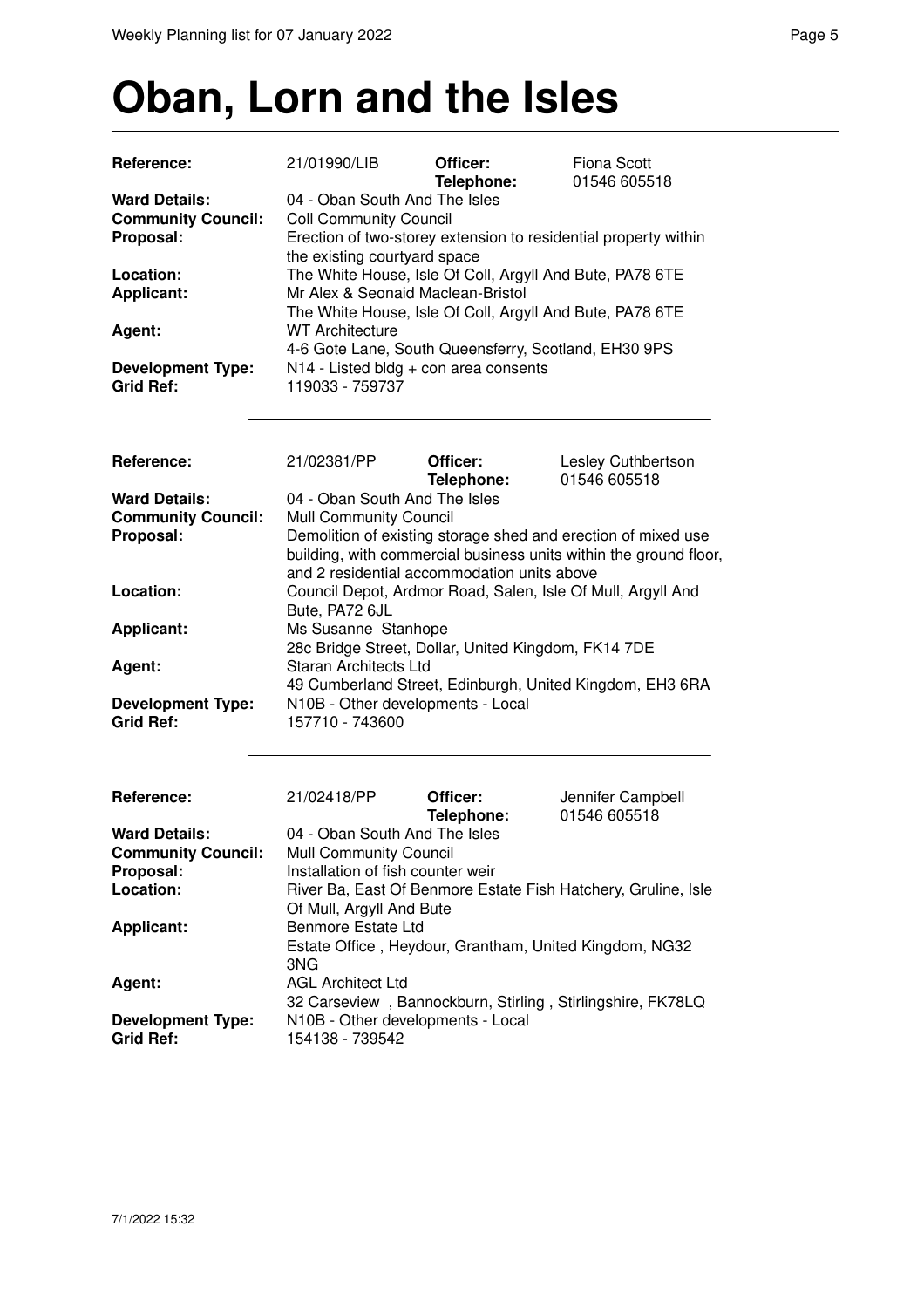Weekly Planning list for 07 January 2022 **Page 6** and the state of the Page 6

| Reference:                                   | 21/02509/PP                                                                              | Officer:<br>Telephone: | Fiona Scott<br>01546 605518 |
|----------------------------------------------|------------------------------------------------------------------------------------------|------------------------|-----------------------------|
| <b>Ward Details:</b>                         | 04 - Oban South And The Isles                                                            |                        |                             |
| <b>Community Council:</b>                    | <b>Oban Community Council</b>                                                            |                        |                             |
| Proposal:                                    | Erection of 5 dwellinghouses and formation of vehicular access                           |                        |                             |
| Location:                                    | Land North East Of Tigh Na Creag, Pulpit Rock, Oban, Argyll<br>And Bute                  |                        |                             |
| <b>Applicant:</b>                            | Mr John MacLachan                                                                        |                        |                             |
|                                              | Argyll Resources Group, Torran Gorm Industrial Estate, Oban,<br>United Kingdom, PA34 4PL |                        |                             |
| Agent:                                       | Allan Macaskill                                                                          |                        |                             |
|                                              | An Eala Bhan, 5 Ferryfield Road Connel, Connel, Oban, United                             |                        |                             |
|                                              | Kingdom, PA37 1SR                                                                        |                        |                             |
| <b>Development Type:</b><br><b>Grid Ref:</b> | N03B - Housing - Local<br>185103 - 729449                                                |                        |                             |

| <b>Reference:</b>         | 21/02511/PP                                                  | Officer:<br>Telephone: | Allocated To Area Office<br>01546 605518                   |
|---------------------------|--------------------------------------------------------------|------------------------|------------------------------------------------------------|
| <b>Ward Details:</b>      | 04 - Oban South And The Isles                                |                        |                                                            |
| <b>Community Council:</b> | <b>Mull Community Council</b>                                |                        |                                                            |
| Proposal:                 | Erection of dwellinghouse                                    |                        |                                                            |
| Location:                 | Land West Of Tigh Na Mara, Dervaig, Isle Of Mull, Argyll And |                        |                                                            |
|                           | <b>Bute</b>                                                  |                        |                                                            |
| <b>Applicant:</b>         | The Firm Of Hugh Duffy                                       |                        |                                                            |
|                           |                                                              |                        | Tigh-Na-Mara, Dervaig, Isle Of Mull, Scotland, PA75 6QW    |
| Agent:                    | <b>AGL Architect Ltd</b>                                     |                        |                                                            |
|                           |                                                              |                        | 32 Carseview, Bannockburn, Stirling, Stirlingshire, FK78LQ |
| <b>Development Type:</b>  | N03B - Housing - Local                                       |                        |                                                            |
| <b>Grid Ref:</b>          | 142889 - 751848                                              |                        |                                                            |

| <b>Reference:</b>                            | 21/02560/LIB                                                                          | Officer:<br>Telephone: | Allocated To Area Office<br>01546 605518 |
|----------------------------------------------|---------------------------------------------------------------------------------------|------------------------|------------------------------------------|
| <b>Ward Details:</b>                         | 05 - Oban North And Lorn                                                              |                        |                                          |
| <b>Community Council:</b>                    | <b>Connel Community Council</b>                                                       |                        |                                          |
| Proposal:                                    | Construction of permanent cantilevered walkway to the east<br>elevation of the bridge |                        |                                          |
| Location:                                    | Connel Bridge, Connel, Argyll And Bute                                                |                        |                                          |
| <b>Applicant:</b>                            | <b>BEAR Scotland</b>                                                                  |                        |                                          |
| Agent:                                       | 23a Longman Drive, Inverness, United Kingdom, IV1 1SU<br>N/A                          |                        |                                          |
|                                              |                                                                                       |                        |                                          |
| <b>Development Type:</b><br><b>Grid Ref:</b> | $N14$ - Listed bldg + con area consents<br>191117 - 734502                            |                        |                                          |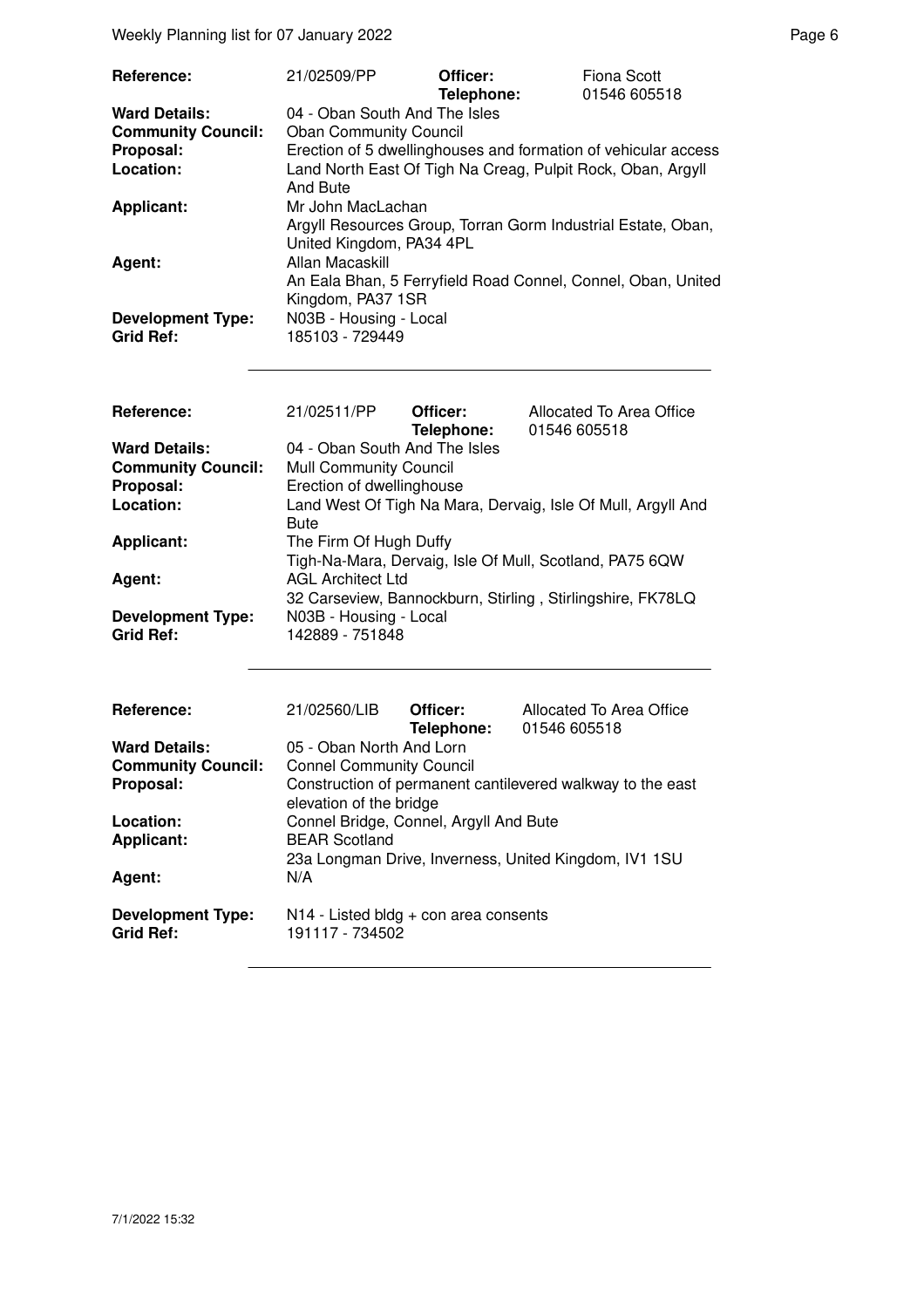Weekly Planning list for 07 January 2022 **Page 7** Neekly Planning list for 07 January 2022

| Reference:                            | 21/02583/PP                                                                                                                                 | Officer:<br>Telephone: | Fiona Scott<br>01546 605518 |  |
|---------------------------------------|---------------------------------------------------------------------------------------------------------------------------------------------|------------------------|-----------------------------|--|
| <b>Ward Details:</b>                  | 04 - Oban South And The Isles                                                                                                               |                        |                             |  |
| <b>Community Council:</b>             | <b>Tiree Community Council</b>                                                                                                              |                        |                             |  |
| Proposal:                             | Erection of extension                                                                                                                       |                        |                             |  |
| Location:                             | 5 Balemartine, Isle Of Tiree, Argyll And Bute, PA77 6UA                                                                                     |                        |                             |  |
| <b>Applicant:</b>                     | Mr Gilbert MacLeod                                                                                                                          |                        |                             |  |
| Agent:                                | 5 Balemartine, Isle of Tiree, Scotland, PA77 6UA<br>Jon Law Architectural Technician Ltd<br>68 Cooper Drive, Perth, United Kingdom, PH1 3GN |                        |                             |  |
| <b>Development Type:</b><br>Grid Ref: | N01 - Householder developments<br>98615 - 741243                                                                                            |                        |                             |  |

| Reference:                                   | 21/02661/NMA                                                    | Officer:<br>Telephone: | Allocated To Area Office<br>01546 605518                          |
|----------------------------------------------|-----------------------------------------------------------------|------------------------|-------------------------------------------------------------------|
| <b>Ward Details:</b>                         | 04 - Oban South And The Isles                                   |                        |                                                                   |
| <b>Community Council:</b>                    | <b>Mull Community Council</b>                                   |                        |                                                                   |
| Proposal:                                    |                                                                 |                        | Erection of dwellinghouse, installation of septic tank and forma- |
|                                              | of windows and alterations to fenestration layout)              |                        | tion of vehicular access (reduction in footprint size and removal |
| Location:                                    | 6QW                                                             |                        | 8 Glen Houses, Dervaig, Isle Of Mull, Argyll And Bute, PA75       |
| <b>Applicant:</b>                            | Ms Nicola Adcock                                                |                        |                                                                   |
|                                              |                                                                 |                        | 8 Glenhouses, Dervaig, Isle Of Mull, Scotland, PA75 6QW           |
| Agent:                                       | Alexander Lees                                                  |                        |                                                                   |
|                                              | 32 Carseview, Bannockburn, FK7 8LQ                              |                        |                                                                   |
| <b>Development Type:</b><br><b>Grid Ref:</b> | NMA 6W - NMA - Non-Householder (6 wk target)<br>143463 - 751583 |                        |                                                                   |

| Reference:                                   | 21/02740/FDP                                                | Officer:<br>Telephone: | Judith Stephen<br>01546 605518 |
|----------------------------------------------|-------------------------------------------------------------|------------------------|--------------------------------|
| <b>Ward Details:</b>                         | 04 - Oban South And The Isles                               |                        |                                |
| <b>Community Council:</b>                    | <b>Mull Community Council</b>                               |                        |                                |
| Proposal:                                    | Long term forest plan                                       |                        |                                |
| Location:                                    | Langamull And West Ardhu, Dervaig, Isle Of Mull, Argyll And |                        |                                |
|                                              | Bute                                                        |                        |                                |
| <b>Applicant:</b>                            | <b>Tree Story</b>                                           |                        |                                |
|                                              | No Address Given                                            |                        |                                |
| Agent:                                       | N/A                                                         |                        |                                |
| <b>Development Type:</b><br><b>Grid Ref:</b> | NO - not required for statutory returns<br>141100 - 750400  |                        |                                |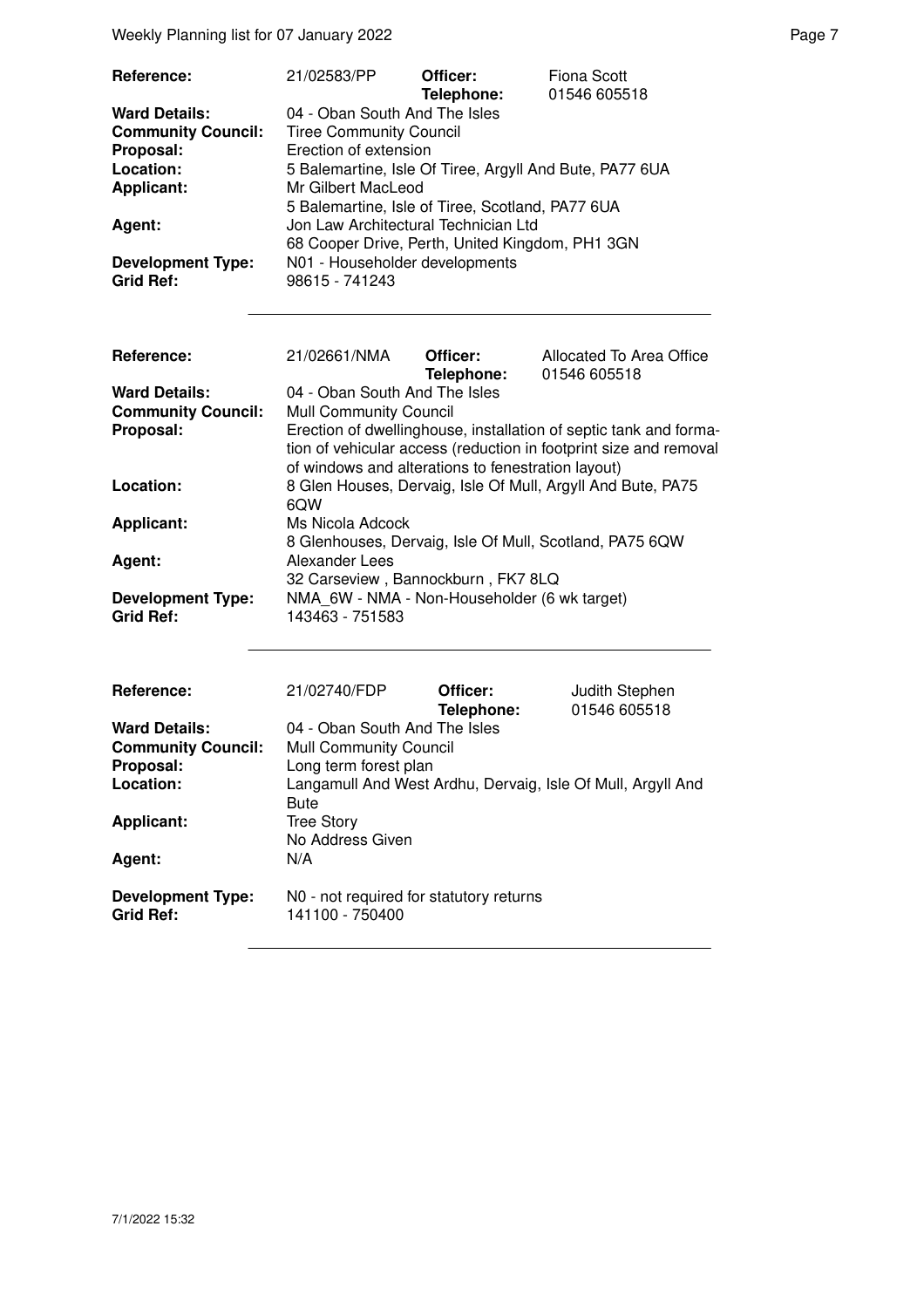Weekly Planning list for 07 January 2022 **Page 8** and the state of the Page 8

| Reference:                                                                                                 | 21/02748/TELNOT                                                                                                                                                                                                          | Officer:<br>Telephone: | Allocated To Area Office<br>01546 605518 |  |  |
|------------------------------------------------------------------------------------------------------------|--------------------------------------------------------------------------------------------------------------------------------------------------------------------------------------------------------------------------|------------------------|------------------------------------------|--|--|
| <b>Ward Details:</b><br><b>Community Council:</b><br>Proposal:<br>Location:                                | 04 - Oban South And The Isles<br><b>Mull Community Council</b><br>Upgrading of existing telecommunications site<br>Telecommunications Mast, Tiroran, Isle Of Mull, Argyll And<br><b>Bute</b>                             |                        |                                          |  |  |
| <b>Applicant:</b>                                                                                          | <b>WHP Telecoms Ltd</b>                                                                                                                                                                                                  |                        |                                          |  |  |
| Agent:                                                                                                     | 1A Station Court, Station Road, Guiseley, LS20 8EY<br>N/A                                                                                                                                                                |                        |                                          |  |  |
| <b>Development Type:</b><br><b>Grid Ref:</b>                                                               | N0 - not required for statutory returns<br>146507 - 727383                                                                                                                                                               |                        |                                          |  |  |
| Reference:                                                                                                 | 21/02750/TELNOT                                                                                                                                                                                                          | Officer:<br>Telephone: | Allocated To Area Office<br>01546 605518 |  |  |
| <b>Ward Details:</b><br><b>Community Council:</b><br>Proposal:<br>Location:                                | 05 - Oban North And Lorn<br><b>Appin Community Council</b><br>Installation of 9 metre light pole<br>Land Adjacent To Barran Caltum House, Appin, Argyll And<br><b>Bute</b>                                               |                        |                                          |  |  |
| <b>Applicant:</b><br>Agent:                                                                                | Openreach<br>81 Newgate Street, London, EC1A 7AJ<br>N/A                                                                                                                                                                  |                        |                                          |  |  |
| <b>Development Type:</b><br><b>Grid Ref:</b>                                                               | N0 - not required for statutory returns<br>193747 - 746806                                                                                                                                                               |                        |                                          |  |  |
| Reference:                                                                                                 | 21/02751/TELNOT                                                                                                                                                                                                          | Officer:<br>Telephone: | Allocated To Area Office<br>01546 605518 |  |  |
| <b>Ward Details:</b><br><b>Community Council:</b><br>Proposal:<br>Location:<br><b>Applicant:</b><br>Agent: | 05 - Oban North And Lorn<br><b>Appin Community Council</b><br>Installation of 2 x 9 metre light poles<br>Automatic Telephone Exchange, Appin, Argyll And Bute<br>Openreach<br>81 Newgate Street, London, EC1A 7AJ<br>N/A |                        |                                          |  |  |
| <b>Development Type:</b><br><b>Grid Ref:</b>                                                               | N0 - not required for statutory returns<br>193682 - 746615                                                                                                                                                               |                        |                                          |  |  |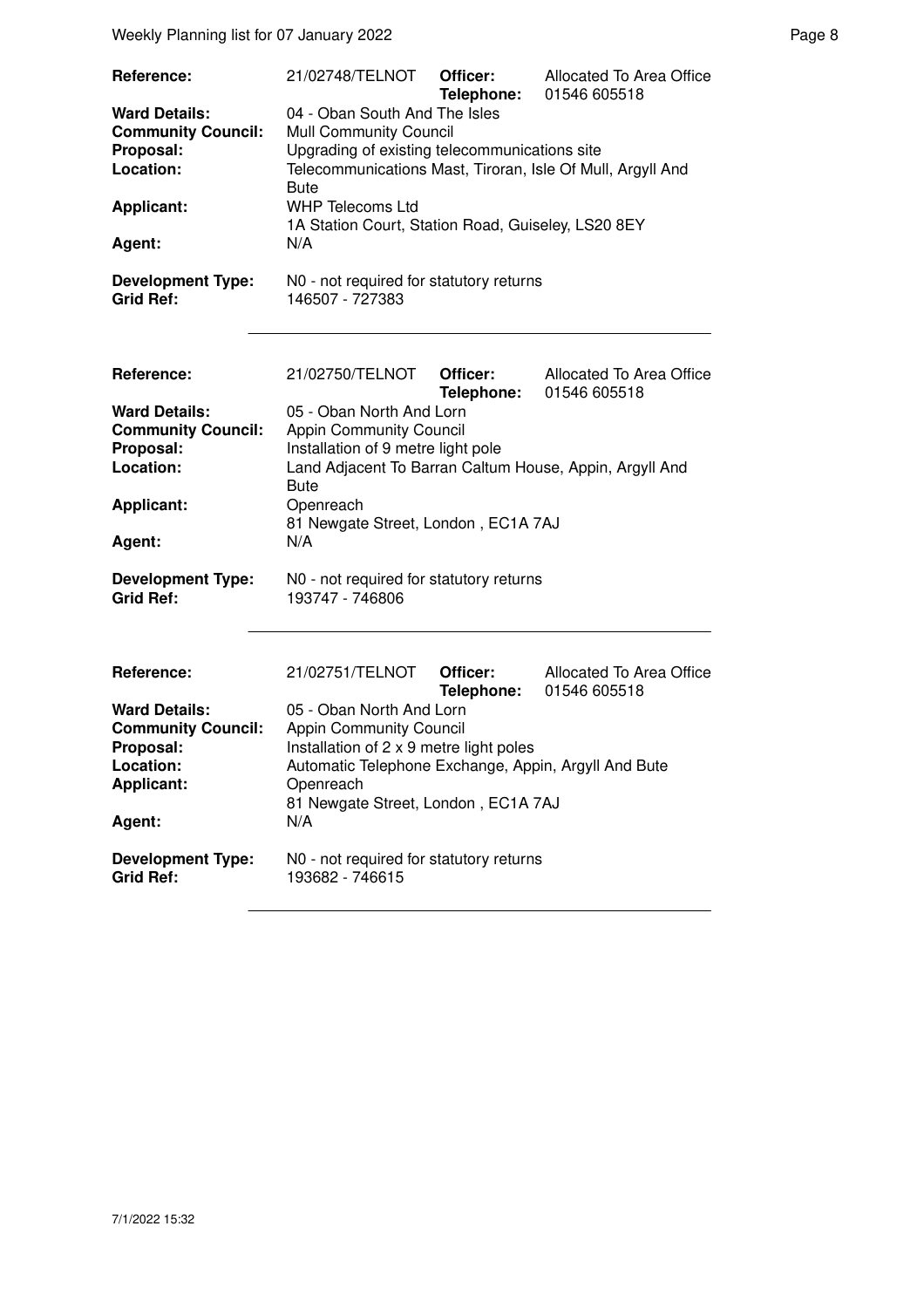| Reference:                                   | 21/02752/TELNOT                                            | Officer:<br>Telephone: | Allocated To Area Office<br>01546 605518 |  |
|----------------------------------------------|------------------------------------------------------------|------------------------|------------------------------------------|--|
| <b>Ward Details:</b>                         | 05 - Oban North And Lorn                                   |                        |                                          |  |
| <b>Community Council:</b>                    | <b>Appin Community Council</b>                             |                        |                                          |  |
| Proposal:                                    | Installation of 9 metre light pole                         |                        |                                          |  |
| Location:                                    | Land Adjacent To Bus Stop, Tynribbie, Argyll And Bute      |                        |                                          |  |
| <b>Applicant:</b>                            | Openreach                                                  |                        |                                          |  |
|                                              | 81 Newgate Street, London, EC1A 7AJ                        |                        |                                          |  |
| Agent:                                       | N/A                                                        |                        |                                          |  |
| <b>Development Type:</b><br><b>Grid Ref:</b> | N0 - not required for statutory returns<br>193877 - 745911 |                        |                                          |  |